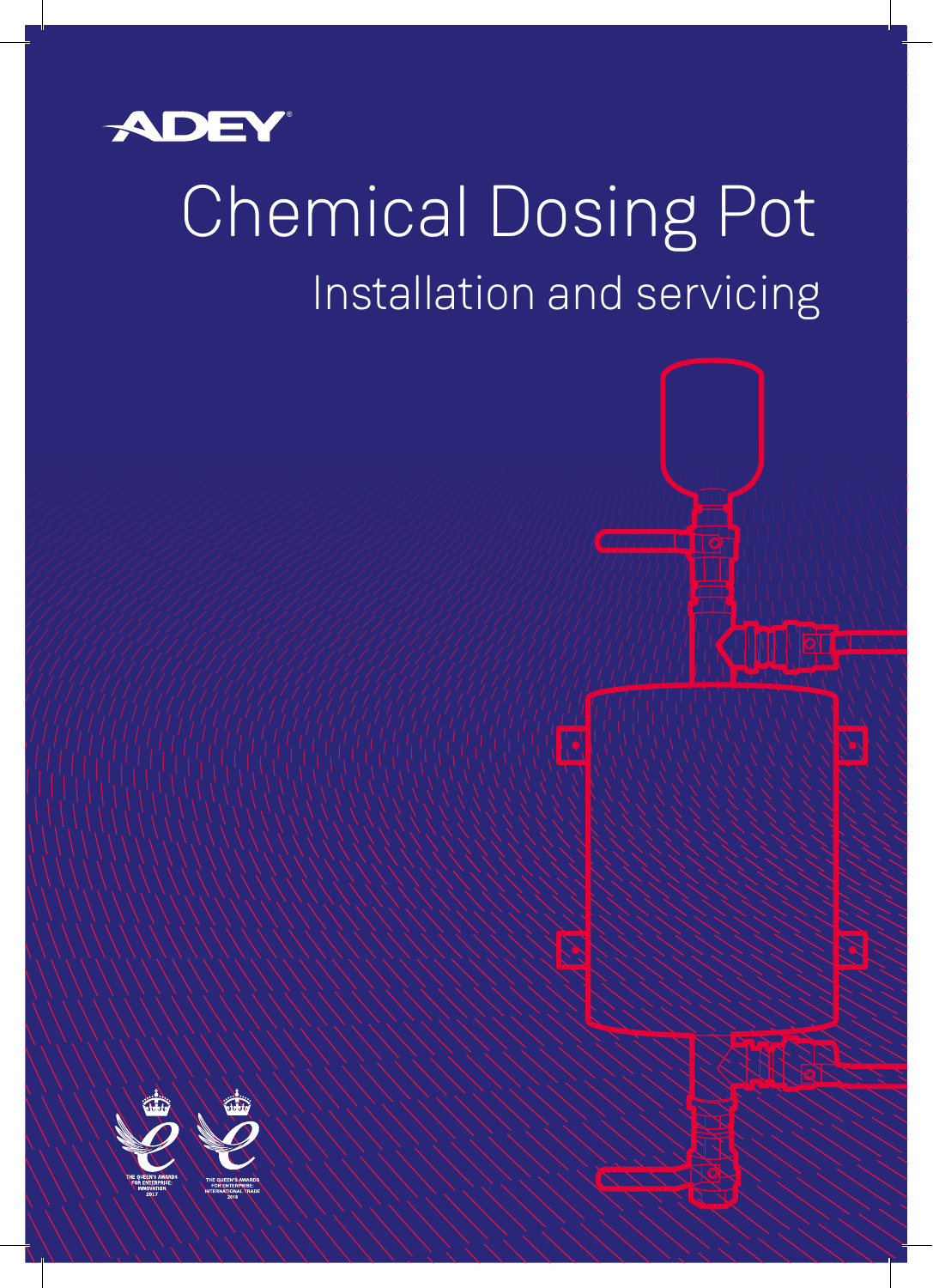# Chemical Dosing Pot

The chemical dosing pot range offers an excellent, controlled and safe method of introducing chemicals into heating and chilled water systems whilst not interrupting system operation.

The chemical dosing pots are supplied fully assembled for ease of installation and as a complete package which consists of the following: powder coated mild steel vessel, inlet (return), outlet (flow), drain and filling valves, tundish, air release valve and wall mounting bracket.

This product has a limited 2 year warranty.

#### Pressure Equipment Directive 2014/68/EU

Dosing pots conform to the requirements of Pressure Equipment Directive 2014/68/EU and are designed and manufactured according to Sound Engineering Practice (S.E.P).

#### WARNING: To prevent scalding safe practice must be observed when venting or draining hot water at pressure.

### Technical specification

| <b>Chemical Dosing Pot</b>    | 3.5L                      | 6.0L         | 11.0 <sub>L</sub> | 18.0L        |  |  |  |
|-------------------------------|---------------------------|--------------|-------------------|--------------|--|--|--|
| Product code                  | FL1-03-04728              | FL1-03-04312 | FL1-03-04313      | FL1-03-04314 |  |  |  |
| <b>Material specification</b> |                           |              |                   |              |  |  |  |
| Fittings                      | Galvanised Malleable Iron |              |                   |              |  |  |  |
| Body                          | Carbon steel              |              |                   |              |  |  |  |
| Valves                        | <b>Brass</b>              |              |                   |              |  |  |  |
| Tundish                       | Mild Steel                |              |                   |              |  |  |  |
| Finish                        | Powder coated RAL5005     |              |                   |              |  |  |  |
| Design specification          |                           |              |                   |              |  |  |  |
| Maximum working pressure      | 10Bar                     |              |                   |              |  |  |  |
| Minimum working pressure      | 0.5Bar                    |              |                   |              |  |  |  |
| Maximum operating temperature | $99^{\circ}$ C            |              |                   |              |  |  |  |
| Minimum operating temperature | $0^{\circ}$ C             |              |                   |              |  |  |  |
| Ambient operating temperature | 1°C TO 40°C               |              |                   |              |  |  |  |
| Weight (Kg)                   | 13.0                      | 17.0         | 21.0              | 29.0         |  |  |  |
| <b>Dimensions</b>             | See technical drawings    |              |                   |              |  |  |  |

#### Selection & sizing

The size of dosing pot installed in a system is not critical as multiple doses of chemicals can be put in to the system to reach the correct concentration.

The benefit of using a smaller unit, is that it is easier to physically handle and also allows for more accurate dosing. However, the time on site for performing multiple doses has to be considered. This factor should influence your decision when selecting dosing pots.

Chilled water systems generally require higher concentrations of dosing chemical, usually glycol, to be dosed into the system. A larger dosing pot may be required for chilled water systems.

The formula below can be used as a guide when using inhibitor at 0.40%\* dilution to help you in your selection: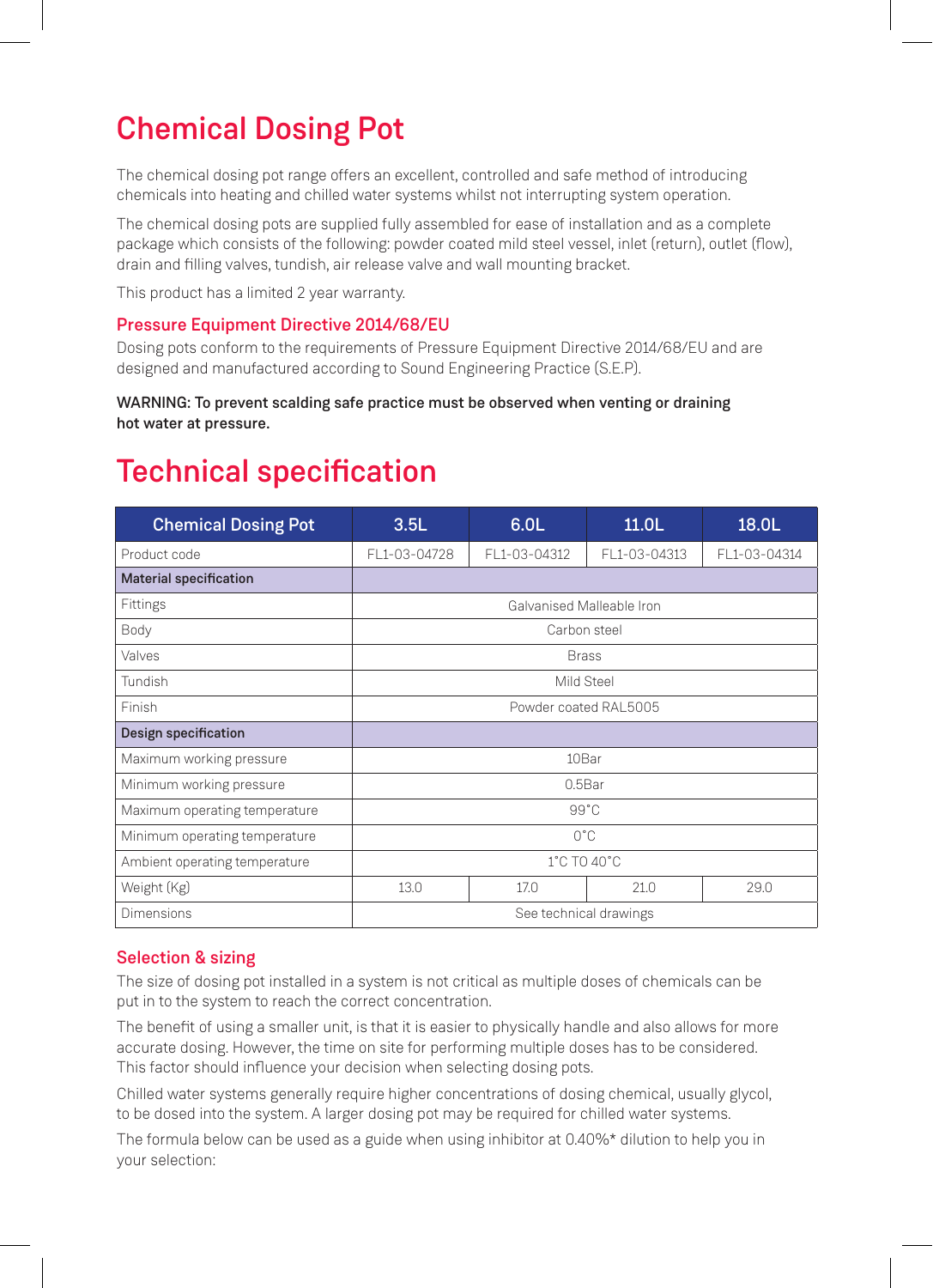Boiler Power (kW) x 12 Litres/kW x 0.40% = Volume of chemical required. For example: Boiler power 250kW x 12 Litres x 0.0040% = 12 litres of chemical.

In this example, you would specify a 6 litre dosing pot from which you would dose the system twice.

\*The required concentration level for the chemical being used must be checked before calculating dosage level amounts.

| <b>Size</b><br>(Litres) | н<br>(mm) | h<br>(mm) | W<br>(mm) | P<br>(mm) | A  | B    | C    | D    | Weight<br>(Kg) |
|-------------------------|-----------|-----------|-----------|-----------|----|------|------|------|----------------|
| 3.5                     | 770       | 186       | 168       | 294       | 1" | 4.91 | 4.0  | 1"   | 13             |
| 6                       | 770       | 250       | 220       | 356       | 1" | 1"   | 4.11 | 1"   | 17             |
| 11                      | 885       | 365       | 220       | 470       | 1" | 1"   | 1"   | 1 !! | 21             |
| 18                      | 1150      | 590       | 220       | 658       | 1" | 1"   | 1"   | 1 !! | 29             |

### Installation & maintenance

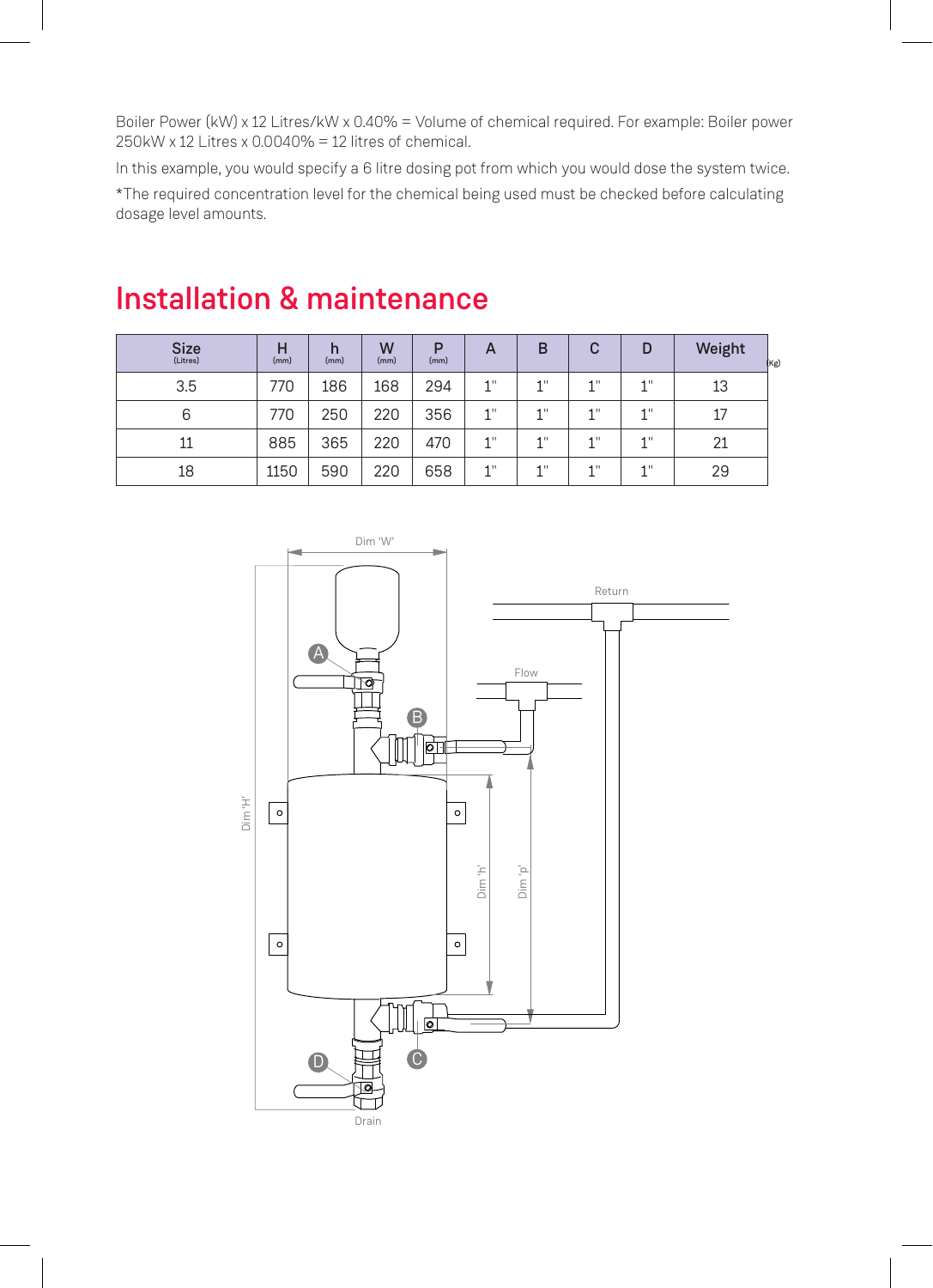# Dosing pot

#### IMPORTANT! Always read instructions

It is important that the Chemical Dosing Pot is installed correctly into the system to allow for rapid chemical feed. This is best achieved by connecting across the main flow/return pipework. Ideally, the flow (hot) connection should be made to the top of the dosing pot and the return (cold) to the bottom.

#### General checks - Pre-install

- 1. Is the selected unit suitable for the type and volume of chemical?
- 2. Is there sufficient space to fit the selected unit?
- 3. Is there sufficient support in the installation area to take the weight of the unit when full?
- 4. Do you have facilities to be able to fill and drain the unit effectively?

### Installation

#### To ensure a fast, but safe dispersal of the chemical dose, it is important that the unit is installed correctly.

- 1. Install the unit between the flow and return pipework at the point with the highest differential pressure.
- 2. Ensure the unit is securely fixed to a wall using the integral wall mounting brackets.
- 3. Make certain that there is suitable space beneath the unit for collection of any discharged fluid.

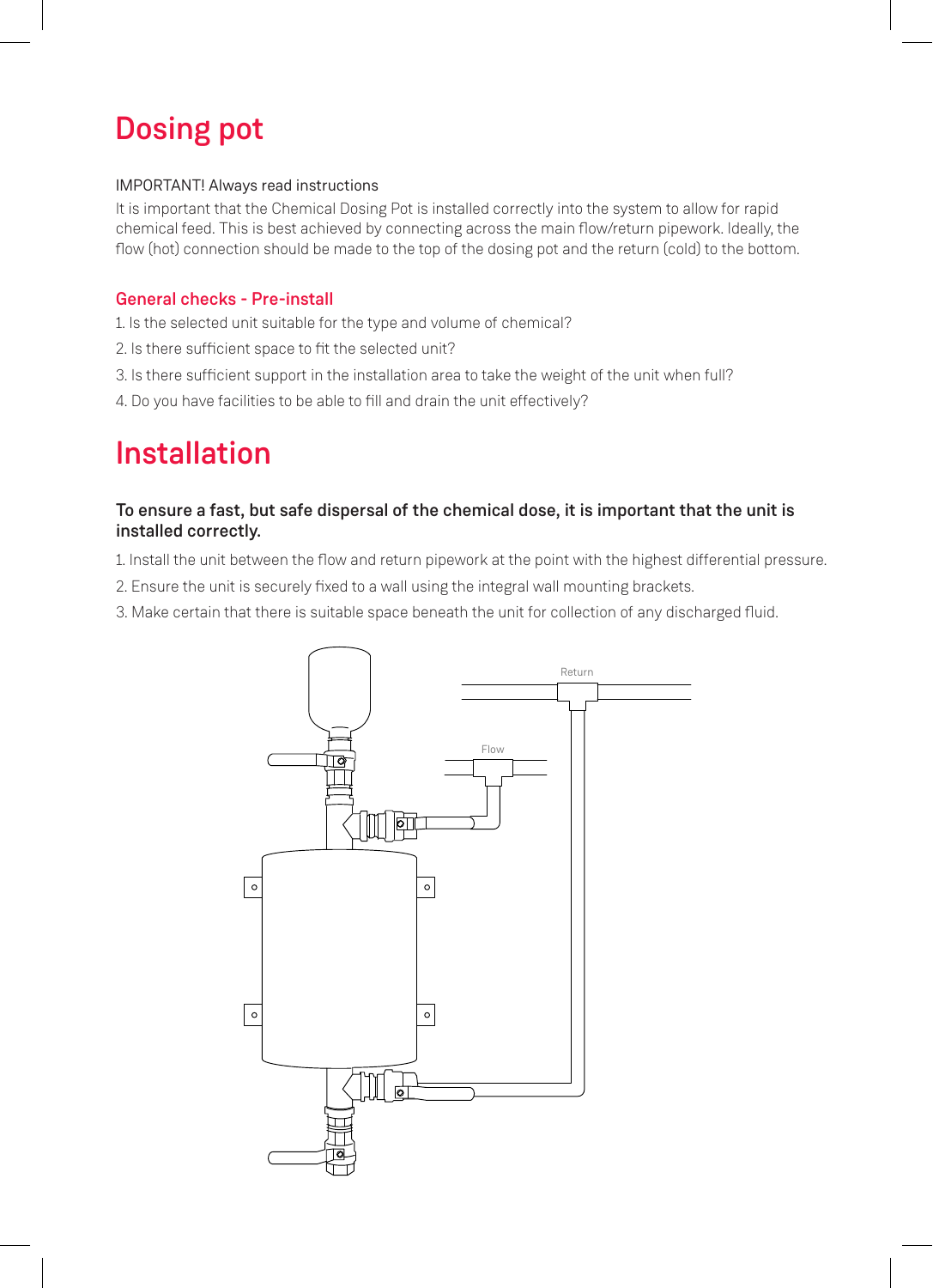# Dosing pot

#### General checks - Post-install

- 1. Are the unit, valves or vents damaged, or showing signs of corrosion?
- 2. Are there any leaks or signs of leaks?
- 3. Is the unit correctly attached to a drain, or are facilities for draining adequate?
- 4. Ensure the unit is isolated before opening drain or blow off valves.

#### **Operation**

ENSURE UNIT IS ISOLATED - Close all valves.

DRAIN THE UNIT - Open the drain valve first, followed by the fill valve.

FILL THE UNIT - Close the drain valve and pour dosing chemical into the unit through the tundish.

VENT THE UNIT - Open the integrated air vent until air has been purged out. Close all opened valves.

BEGIN DOSING - Fully open the inlet and outlet valves slowly.

COMPLETE DOSING - Close all valves when dosing has completed. Repeat the above steps if necessary.

#### **Maintenance**

After long term use the valves may require replacement. The dosing pot should be checked annually for corrosion wear. 1mm corrosion allowance is provided for in the design. If corrosion is found to be greater than 1mm then the dosing pot will need changing.

WARNING: To prevent scalding safe practice must be observed when venting or draining hot water at pressure.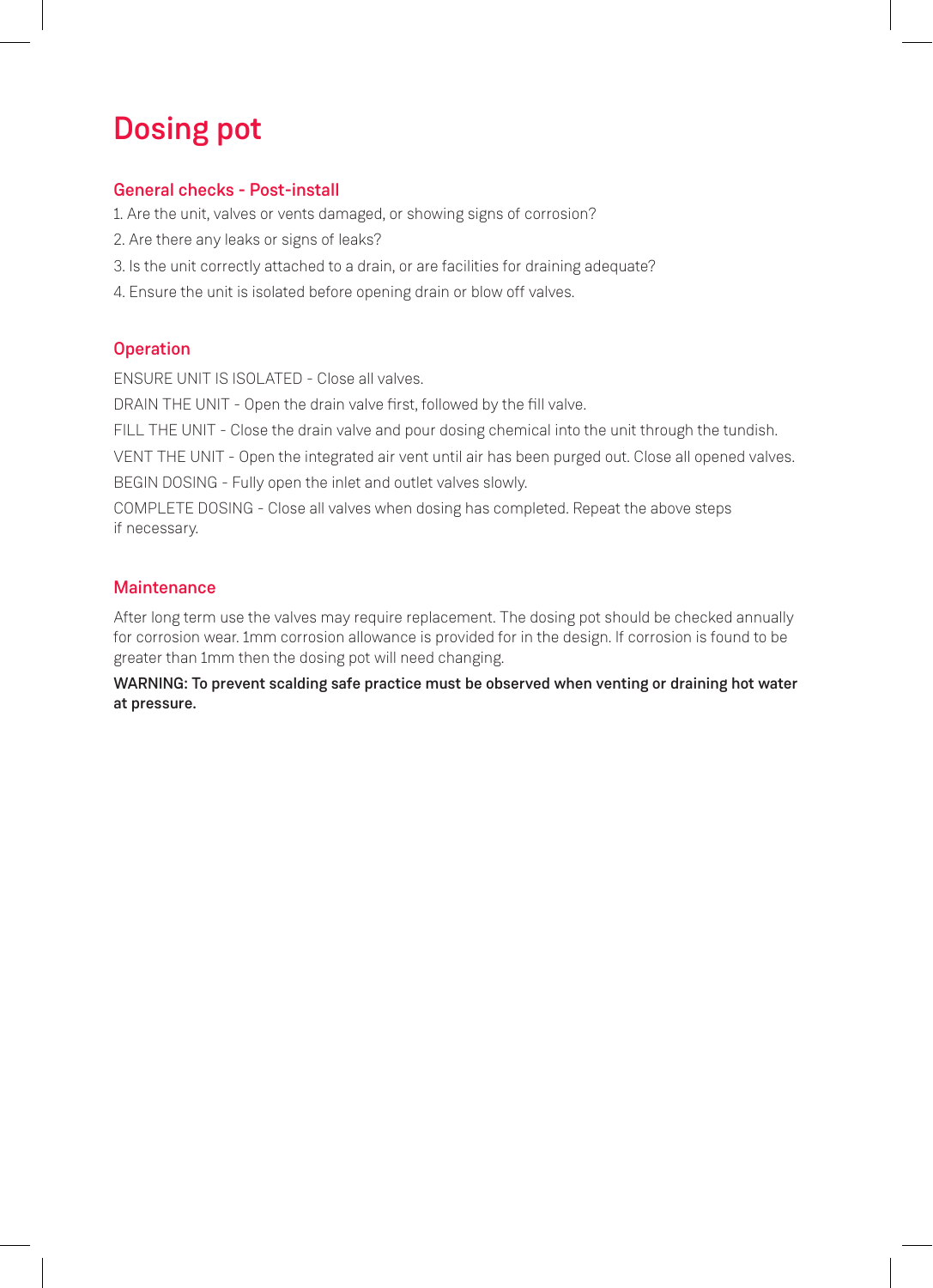### ADEY Commercial Products





#### *MagnaClean*® filters

Commercial heating system efficiency is critical and ADEY's range of commercial products delivers results. The proven *MagnaClean* technology effectively tackles black iron oxide sludge and system debris.

Due to the incredibly small particle size of black iron oxide, truly effective filtration can only be achieved by using a strong magnetic core as the primary filtration method. This process will work regardless of the size of particles passing through the heating system.

#### Air and Dirt Separator

ADEY's Air & Dirt Separators protect boilers, pumps and fittings used in sealed heating and cooling water systems, extending the service life of pumps, control equipment and other system accessories by filtering out micro air bubbles and dirt particles from the system water without interrupting a systems operation.

#### Commercial Water Testing

From sample drop-off, through refrigerated transport and professional, accredited laboratory analysis to delivering results to your inbox. Our industry leading water testing service provides a 'closed-loop' of reliability, convenience, accuracy and speed of response.

A full suite of chemical testing is available including metals, anions, solids, glycols and inhibitors. A complete range of microbiological testing is also available including BSRIA, swimming pools, water hygiene and Legionella.

#### Award Winning Chemicals

ADEY's advanced chemical range has been created to provide a solution for the maintenance and protection of commercial heating systems. The *MC+* range has been specifically designed for use by professional installers as part of the Commercial Best Practice approach to heating system protection.